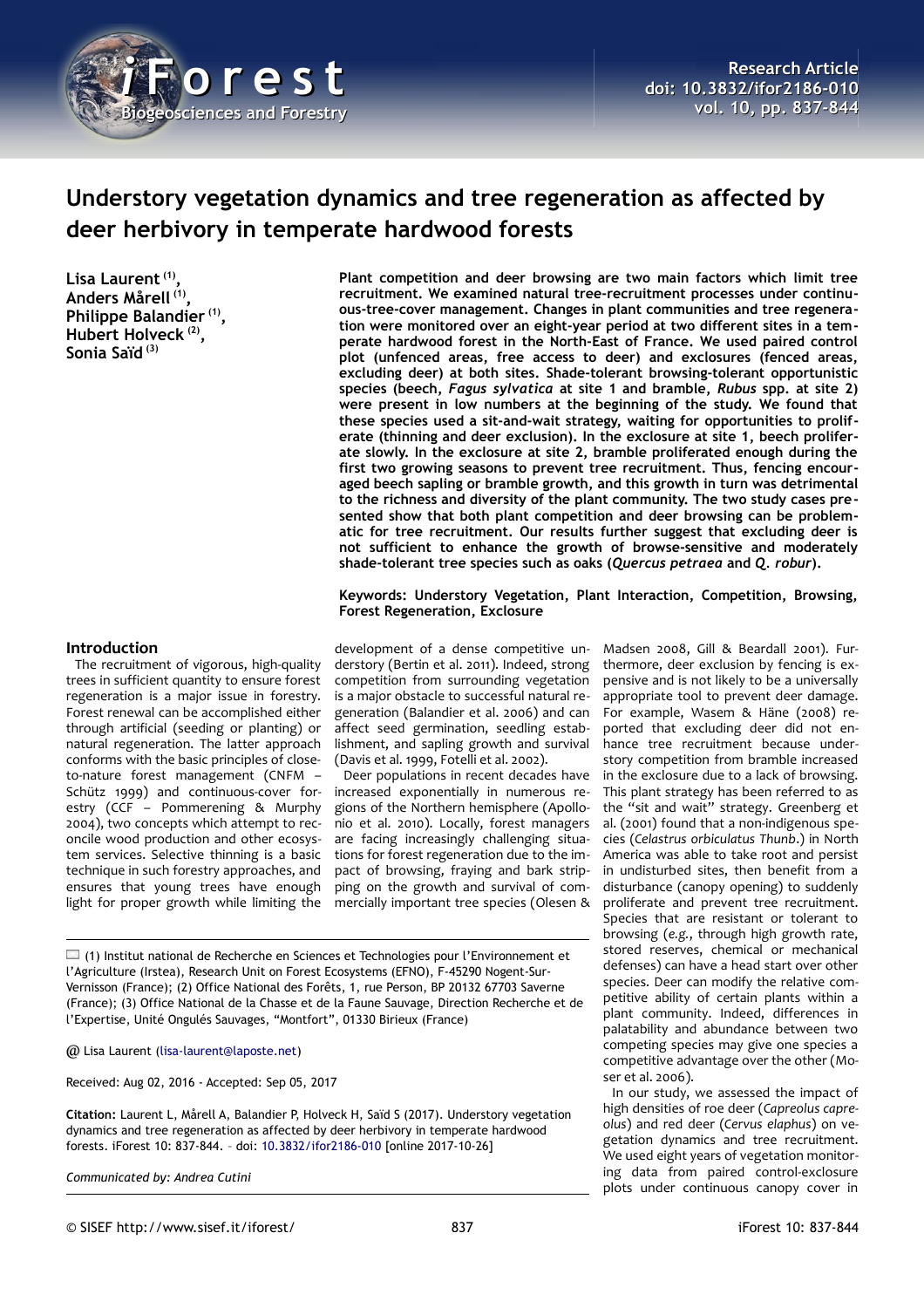<span id="page-1-0"></span>**Tab. 1** - Description of the two sites: forest characteristics and treatments. (a): Status at the beginning of the study (2005 for site 1 and 2006 for site 2); (b): Status in 2016 based on a subsample. The number of subplots at the end of the study in 2014 are shown in brackets. The forest site type at both sites is "sessiliflorous oak woodland on low acidic soils".

| Variable                                | Units                    | <b>Species</b>           | Site 1                                    |                                                       | Site 2                                    |                |
|-----------------------------------------|--------------------------|--------------------------|-------------------------------------------|-------------------------------------------------------|-------------------------------------------|----------------|
|                                         |                          |                          | <b>Exclosure</b>                          | Control                                               | <b>Exclosure</b>                          | Control        |
| No. of subplots <sup>a</sup>            |                          |                          | 21(6)                                     | 21(14)                                                | 21(21)                                    | 60(40)         |
| Slope <sup>a</sup>                      | %                        | ۰                        | 12                                        | 22                                                    | 2                                         | 4              |
| Basal area <sup>a</sup>                 | $m2$ ha <sup>-1</sup>    | $\overline{\phantom{a}}$ | 24                                        | 24                                                    | 13                                        | 23             |
| Basal area <sup>b</sup>                 | $m2$ ha <sup>-1</sup>    | ä,                       | 21                                        | 18                                                    | 35                                        | 19             |
| Mean height <sup>b</sup>                | m                        | Beech                    | $26.5 \pm 1.6$                            | $25.7 \pm 1.4$                                        | $43.7 \pm 0.3$                            | $23.2 \pm 1.6$ |
|                                         |                          | Oak                      | $29.9 \pm 0.7$                            | $29.1 \pm 1.1$                                        | $36.4 \pm 2.3$                            | $32.6 \pm 1.5$ |
| Dominant<br>diameter class <sup>a</sup> | cm                       |                          | $40.5 - 59.5$                             | $40.0 - 60.5$                                         | $23.0 - 40.5$                             | $23.0 - 40.5$  |
| Dominant<br>diameter class <sup>b</sup> | cm                       |                          |                                           | 47.5 - 67.5 - 47.5 - 67.5 - 27.5 - 47.5 - 27.5 - 47.5 |                                           |                |
| Average age <sup>b</sup>                | year                     | Beech                    | 90                                        | 90                                                    | 160                                       | 150            |
|                                         |                          | Oak                      | 100                                       | 100                                                   | 140                                       | 150            |
| Thinning regime                         | $\overline{\phantom{a}}$ |                          | $81 \text{ m}^3$ ha <sup>-1</sup> removed |                                                       | $68 \text{ m}^3$ ha <sup>-1</sup> removed |                |
|                                         |                          | every 6 years            |                                           |                                                       | every 8 years                             |                |
| Natura 2000<br>Habitat                  |                          |                          | Milio-Fagetum and<br>Merculario-Abietum   |                                                       | Luzulo-Fagetum                            |                |

two temperate broadleaved forest sites in the North-East of France. Specifically, we tested whether deer browsing affected tree-understory vegetation interactions. Finally, we attempted to clarify the role of understory vegetation competition, browsing pressure and the interactions of these two parameters to help orient future forest management in the context of CNFM/  $CCF$ 

# **Materials and methods**

## *Study area*

We set up a paired control plot-exclosure field experiment in the National Hunting and Wildlife Reserve (NHWR) of "*La Petite Pierre*", a 27-km² forested area located in the Vosges Mountains in North-Eastern France (48.5° N, 7.0° E). The mean elevation is around 300 m a.s.l. The climate is continental with oceanic influences; winters are relatively mild and summers are cool

<span id="page-1-1"></span>**Tab. 2** - Yearly dynamics of the mean number of roe deer (pedestrian kilometric index according to Vincent et al. 1991) and red deer (spotlight counts according to Garel et al. 2010) observed per kilometer.

| Year | Roe deer | Red deer |
|------|----------|----------|
| 2005 | 0.33     | 0.65     |
| 2006 | 0.32     | 0.65     |
| 2007 | 0.43     | 0.73     |
| 2008 | 0.34     | 0.79     |
| 2009 | 0.3      | 0.72     |
| 2010 | 0.37     | 1.1      |
| 2011 | 0.2      | 0.85     |
| 2012 | 0.24     | 0.72     |
| 2013 | 0.15     | 0.71     |
| 2014 | 0.15     | 1.1      |

(mean January and mean July temperatures are 1.3 ± 0.9 and 19.4 ± 0.7 °C, respectively - Météo France data from the Phalsbourg weather station, 10 km from *La Petite Pierre*). The mean rainfall during the study period (2005-2013) was  $866 \pm 43$  mm per year. Poor acidic soils lie on sandstone bedrock and vegetation is of poor nutritive quality. The setup was located on two different sites whose characteristics are shown in [Tab. 1.](#page-1-0) Soil type was brunisol and humus ranged from oligo-mull to hemimoder.

#### *Deer populations*

Roe deer and red deer are the main large herbivores, while large predators are absent from the study area. Deer populations are mainly regulated by hunting. To estimate red deer populations, spotlight counts were carried out following Garel et al. (2010); roe deer populations were monitored by the pedestrian kilometric index according to Vincent et al. (1991). We expressed the count in terms of number of deer per km to account for differences in road length. Red deer population densities (ind  $km^2$ ) were estimated by the relationship between spotlight counts and Capture-Mark-Recapture (CMR) data following the methodology given by Garel et al. (2010 – [Tab. 2\)](#page-1-1). Unfortunately, no equivalent method exists to make reliable estimates of roe deer population densities, but roe deer population is lower in the study area.

#### *Experimental setup*

Paired control plot and exclosure were used: one plot (fenced plot, hereafter "exclosure") was fenced to exclude deer while the other plot was left open to natural deer browsing (unfenced plot, hereafter "control plot"). The experiments were set

up in mature beech/oak forests at two different sites (about 2.2 km apart). One pair of control-exclosure plots was established in the winter of 2005 at site 1 (1.6 ha) and in the winter of 2006 at site  $2$  (1.5 ha). We systematically assigned 21 circular subplots (4 m<sup>2</sup> ) in each of the control and exclosure plots at site 1; at site 2, 60 circular subplots  $(4 \text{ m}^2)$  were established in the control plot and 30 in the exclosure. The average distance between subplots was  $17.3 \pm 2.1$  m at site 1 and 54.7  $\pm$  21.3 m at site 2. Fences were approximately 2.3 m tall and were maintained throughout the course of the study. At both sites, thinning was undertaken before the set-up of the experiment [\(Tab. 1\)](#page-1-0).

#### *Data collection*

Plant cover of all vascular plant species (expressed as the relative area covered by a species in percentage) was estimated with the Braun-Blanquet 7-grade coverabundance scale (Braun-Blanquet 1932). In addition, young trees were identified at species level and categorized as seedlings (height  $\leq$  15 cm) or saplings (15 cm < saplings ≤ 3 m). We also estimated density and mean height for saplings only (by species) in each subplot. These measurements were used to compare establishment and growth for the five target tree species: beech (*Fagus sylvatica*), sycamore maple (*Acer pseudoplatanus*), hornbeam (*Carpinus betulus*), sessile (*Quercus petraea*) and pedunculate oak (*Q. robur*). We combined the two oak species into a single category (hereafter "oak") since considerable hybridization between sessile and pedunculate oaks prevented us from distinguishing these two species. We collected data between May 15 and June 15 every two years from 2006 to 2014 (with one additional survey in 2005 for site 1 only). In addition, we used the Braun-Blanquet 7-grade coverabundance scale to estimate overall plant cover at each subplot for three vegetation layers: tree layer (woody vegetation >2.0 m), shrub layer (woody vegetation 2.0-0.5 m) and herbaceous layer (woody and non woody plant species <0.5 m).

## *Calculation and statistical analyses*

We assumed the spatial distribution of individual plants to be independent and estimated the overall plant cover following Fischer (2015). Community diversity was estimated using diversity indices calculated by taking into account all the species in the botanical surveys: species richness (S) and Piélou's equitability (J – Pielou 1966).

We chose to focus on the most common tree and plant species. We therefore excluded all rare species and retained only the species recorded with a cover of more than 2.5 % in more than 5 % of the subplots of at least one site. Thus, we restricted our analyses to the four target tree species previously mentioned (beech, sycamore maple, hornbeam and oak) and 21 understory plant species (see Tab. S1 in Supple-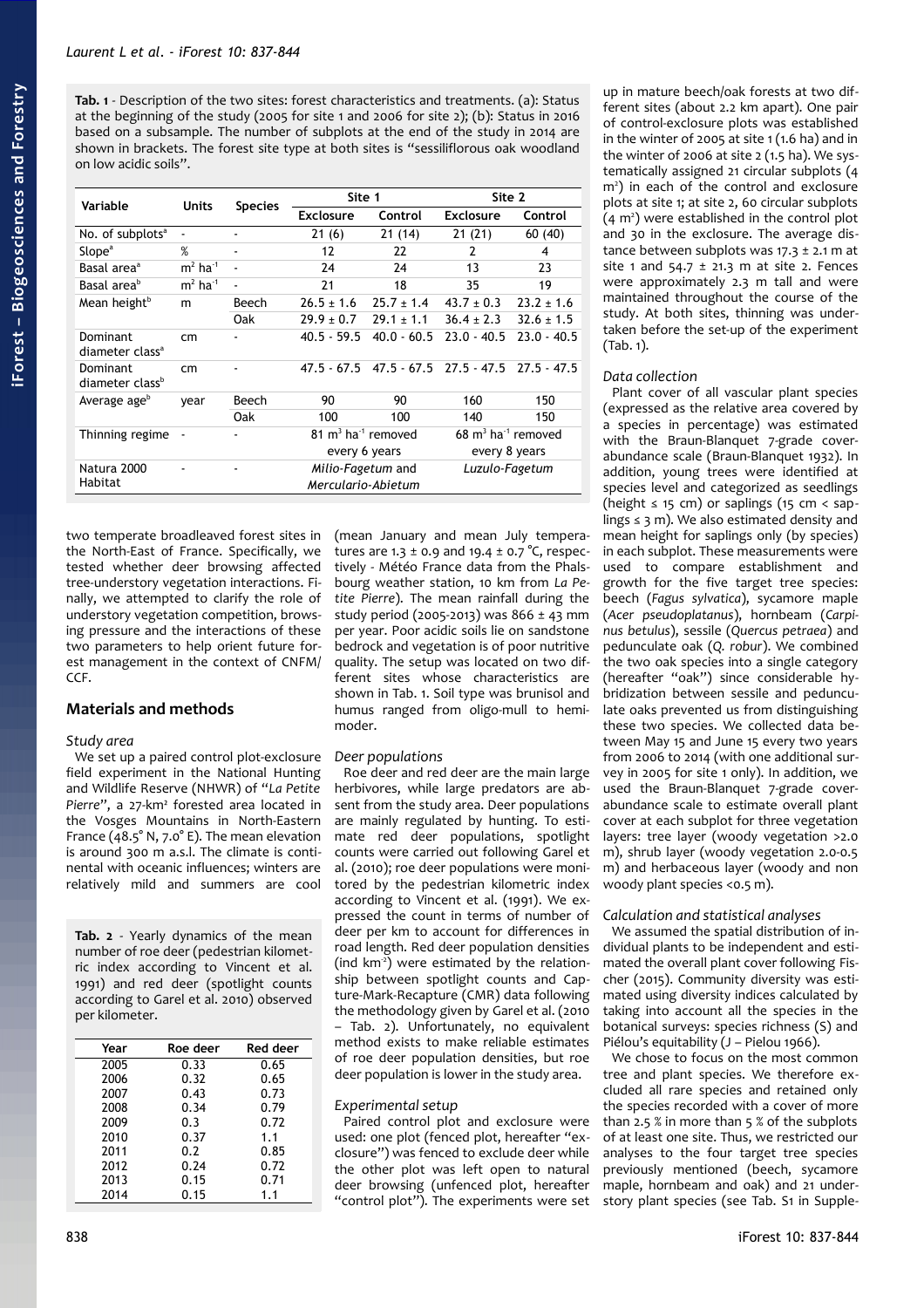*Deer impact on vegetation dynamics and tree regeneration*



<span id="page-2-0"></span>**Fig. 1** - Yearly diversity index values in the presence of deer (control plot - solid line) and in the absence of deer (exclosure plot - dotted line) for sites 1 and 2 from 2005 to 2014. Error bars indicate standard errors of the mean. Wilcoxon tests were used to estimate differences between control and exclosure plots at each given year; the results of the tests are displayed at the top of each panel: (ns): non-significant; (\*): pvalue<0.05; (\*\*): p-value<0.01; (\*\*\*): p-value<0.001. Letters next to points indicate differences between successive years at a 5% probability (Kruskal-Wallis test): lower and upper case letters are for control and exclosure plots, respectively.



<span id="page-2-1"></span>**Fig. 2** - Yearly dynamics in plant cover (%) for tree, shrub and herbaceous layers in the presence of deer (control plot, solid line) and in the absence of deer (exclosure plot, dotted line) for sites 1 and 2 from 2005 to 2014. For details on the legend, see [Fig. 1.](#page-2-0)

getation dynamics differed between the two sites as shown by non-metric multidimensional scaling (NMDS – Oksanen et al. 2016), we performed separate analyses for each site. We acknowledge that the statistical inferences from this work have some limitations due, in part, to pseudo-replication *sensu* Hurlbert (1984). Our study should therefore be taken as a comparison between two contrasting case studies. To avoid possible over-estimates in our results, we applied more conservative nonparametric tests (Wilcoxon tests, Kruskal-Wallis rank tests) rather than parametric tests and we made restrictive use of p-values. Dunn (1964) *a posteriori* multiple comparison tests were conducted on data that varied significantly from year to year. Seedling and sapling density, sapling height and diversity index were all analyzed in the same manner. Semi-variograms were performed in order to assess the presence of any patterns of spatial auto-correlation of response variables among subplots. All the analyses were performed using the R 3.1.0 statistical package (R Core Team 2014).

mentary material). Because understory ve-

## **Results**

#### *Deer populations*

In our study area, the mean number of deer observed per kilometer was 0.32 ± 0.005 (mean ± standard error of the mean) for roe deer and  $0.80 \pm 0.08$  for red deer, corresponding to an average of  $39.6 \pm 11.2$ (minimum: 14.5; maximum: 105.6) red deer per km² (Garel et al. 2010). This is probably an overestimate of the overall yearly mean for local populations because migrating animals that do not live year round in the reserve were undoubtedly also counted. Albeit, Dumont et al. (2005) showed that the risk of damage to broad-leaved seedlings was high at a density of 15 hinds per km².

#### *Composition and diversity of the plant community*

Plant community composition was consistently different between site 1 and site 2 (see Fig. S1b in Supplementary material). We recorded 90 different plant species: 69 at site 1 and 68 at site 2. Forty-seven species were common to both sites. At site 1, species richness at the beginning of the experiment was lower in the control plot (3.9 ± 0.5 species; mean ± SE) than in the exclosure (8.3  $\pm$  0.4 species), but from 2010 to 2014 richness had become similar between control and exclosure plot (about 3.7 species in 2014 – [Fig. 1\)](#page-2-0) with a significant decrease in species richness in the exclosure plot. At site 2, species richness was consistently lower in the control plot  $(6.1 \pm 0.4)$ species) than in the exclosure  $(7.5 \pm 0.4)$ species) for the first five years of the experiment; then from 2012 to 2014, the situation reversed to consistently greater richness in the control (2014:  $4.5 \pm 0.4$  species) than in the exclosure (2014: 2.9  $\pm$  0.2 species). In site 2, Piélou's equitability was sim-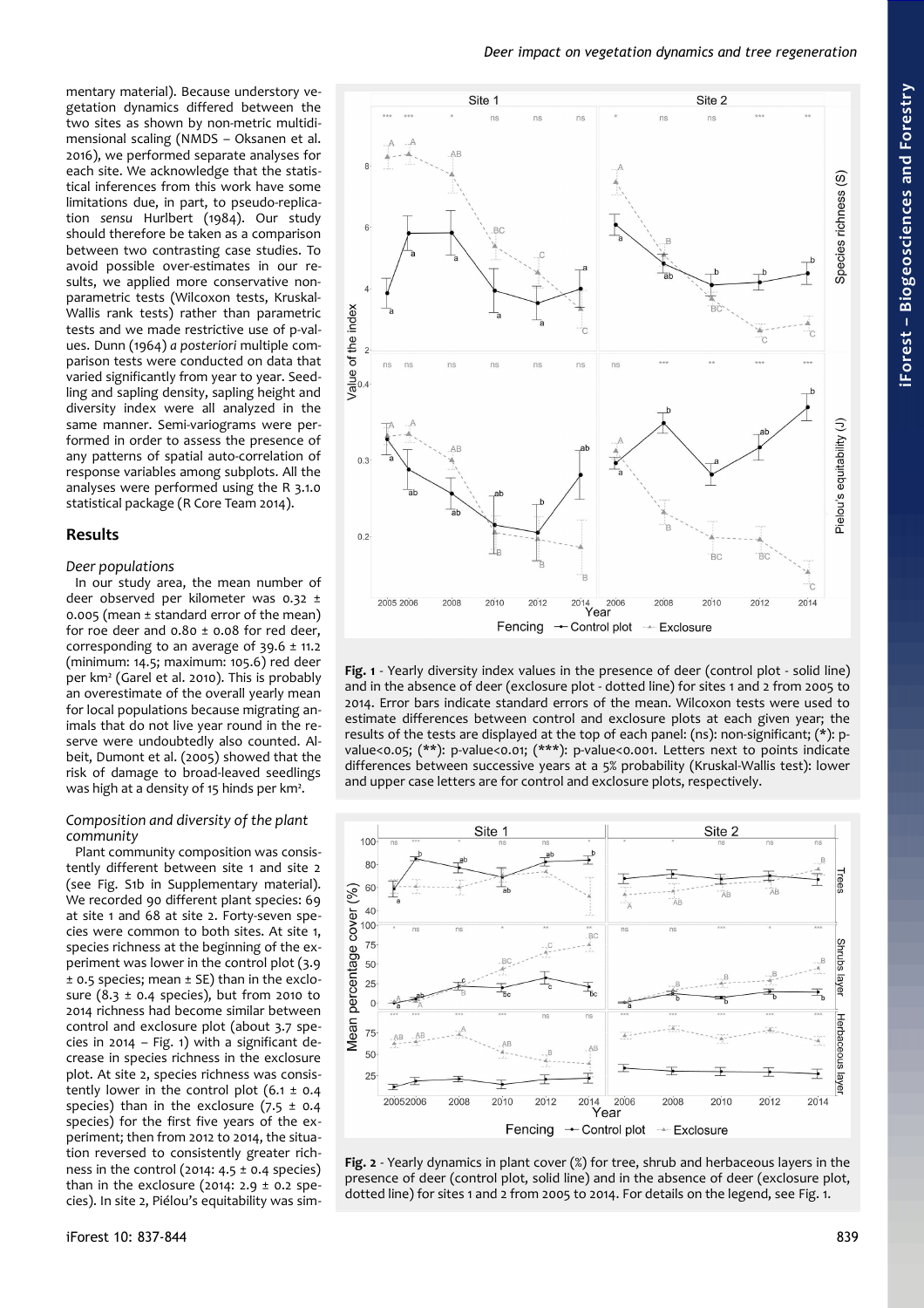

<span id="page-3-0"></span>**Fig. 3** - Yearly dynamics in cover (%) for the main tree, shrub and herbaceous understory species in the presence of deer (control plot, solid line) and in the absence of deer (exclosure plot, dotted line) for sites 1 and 2 from 2005 to 2014. Only species with a cover percentage greater than 2.5% in at least 5% of the sampled subplots at site 1 or 2 were considered. Note the different scales on the y axes. For details on the legend, see [Fig. 1.](#page-2-0)

ilar between the control and exclosure plots at the beginning of the experiment (about 0.3). Furthermore, Piélou's equitability consistently increased in the control plot (2014:  $0.37 \pm 0.02$ ) and consistently decreased in the exclosure (2014: 0.15 ± 0.02) from 2008 to 2014. Plant communities shifted toward a more complex community structure in controls and toward a simpler community structure inside the exclosure [\(Fig. 1\)](#page-2-0). For site 2, results are consistent with NMDS results (see Fig. S1 in Supplementary material): plant communities followed different trajectories in control and exclosure plots.

Average tree canopy cover was significantly greater [\(Fig. 2\)](#page-2-1) in the control plot than in the exclosure at site 1 in 2006, 2008 and 2014; while no difference was observed between the control and exclosure plots the other years (2005, the beginning of the experiment, and 2010). At site 2, average tree canopy cover was significantly greater in the control plot than in the exclosure in 2006 and 2008 [\(Fig. 2\)](#page-2-1). At both sites, shrub cover remained the same between control and exclosure plots at the beginning of the experiment (2006 - 2008), then became lower in the control plot from 2010 onwards [\(Fig. 2\)](#page-2-1). Herbaceous cover showed different patterns at the two sites. At site 1, herbaceous plant cover decreased from  $62.6 \pm 4.8$  % to  $39.2 \pm 15.3$  % in the exclosure, reaching levels similar to those in the control plot (about 20 %) from 2012 onwards. At site 2, the herbaceous cover was greater in the exclosure [\(Fig. 2\)](#page-2-1) and remained constant at about  $72.8 \pm 1.4$  % compared to the control where it remained at about 30.5  $\pm$  1.4 % throughout the study period.

## *Site 1: Beech-dominated understory*

The exclusion of deer at site 1 resulted in a steady increase in beech cover from 21.3  $\pm$  2.7 % in 2005 to 75  $\pm$  8.5 % in 2014, while the progress in the control plot, though significant, was less pronounced [\(Fig. 3\)](#page-3-0). It took five years to obtain a significant increase in beech cover in the exclosure plot compared to nine years in the control plot.

At site 1, tree recruitment was dominated by beech sapling dynamics; seedling and sapling densities of oak, sycamore maple and hornbeam (in decreasing order) were low – even negligible from a silvicultural point of view – in both control and exclosure plots [\(Fig. 4,](#page-4-1) [Fig. 5\)](#page-4-0). Average beech sapling density was consistently about 2.5 times lower in the control plot than in the exclosure, and remained stable over time [\(Fig. 5\)](#page-4-0), with on average about  $5.6 \pm 0.2$ beech saplings per square meter [\(Fig. 6\)](#page-5-0). Beech sapling height increased from  $29 \pm 5$ cm in 2006 to  $138 \pm 32$  cm in 2012 in the control plot, and from  $19 \pm 2$  cm in 2005 to  $164 \pm 19$  cm in 2012 in the exclosure. In the exclosure, the herbaceous understory cover varied greatly over time for all three functional groups (forbs, graminoids and *Rubus* spp.) as opposed to the control plot where the herbaceous understory cover remained stable throughout the study period [\(Fig. 3\)](#page-3-0). Graminoids showed a strong and rapid increase after fencing (35.8 ± 3.4% in

**iForest –**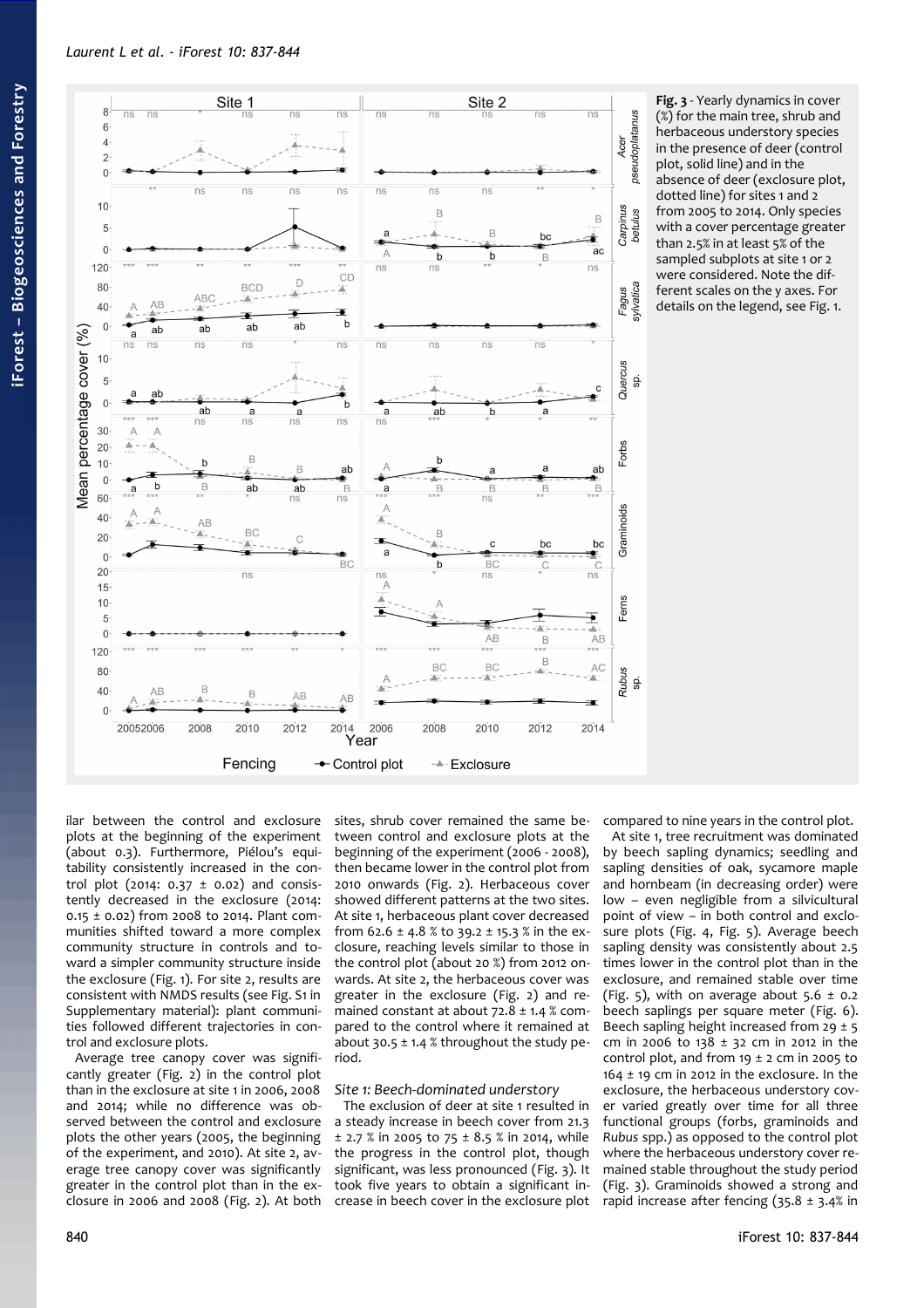<span id="page-4-1"></span>

2006), but then progressively disappeared over time to reach 0% in 2014. Forbs dropped from 20% in 2005-2006, becoming completely absent by 2014 [\(Fig. 3\)](#page-3-0). Bramble (*Rubus* spp.) showed the same general pattern, though the decrease was slightly delayed with maximum cover reached in 2008 [\(Fig. 3\)](#page-3-0).

#### *Site 2: Rubus-dominated understory*

The exclusion of deer at site 2 did not result in an increase in cover for any of the four target tree species [\(Fig. 3\)](#page-3-0). At site 2, tree recruitment was low (even negligible from a silvicultural point of view) throughout the study period for all four target species. Beech and oak seedlings and saplings were virtually absent. Hornbeam (and to a lesser extent sycamore maple) seedlings and saplings were present in significant numbers during the first field campaign in 2006, but in spite of this, their densities had already dropped to near-zero values by the following field campaign in 2008. Densities for these two species then remained low throughout the remainder of

the study period [\(Fig. 4\)](#page-4-1). Sapling height did not significantly differ between control and exclosure plots for any of the target tree species, although sycamore maple and hornbeam saplings tended to be taller in the exclosure than in the control plot [\(Fig.](#page-5-0) [6\)](#page-5-0).

At site 2, bramble was the most frequent and abundant type of vegetation in the understory; it occurred in almost all the exclosure subplots at a mean cover of about 64.3  $\pm$  2.3% overall. After fencing, bramble cover increased consistently from 43.8 ±

<span id="page-4-0"></span>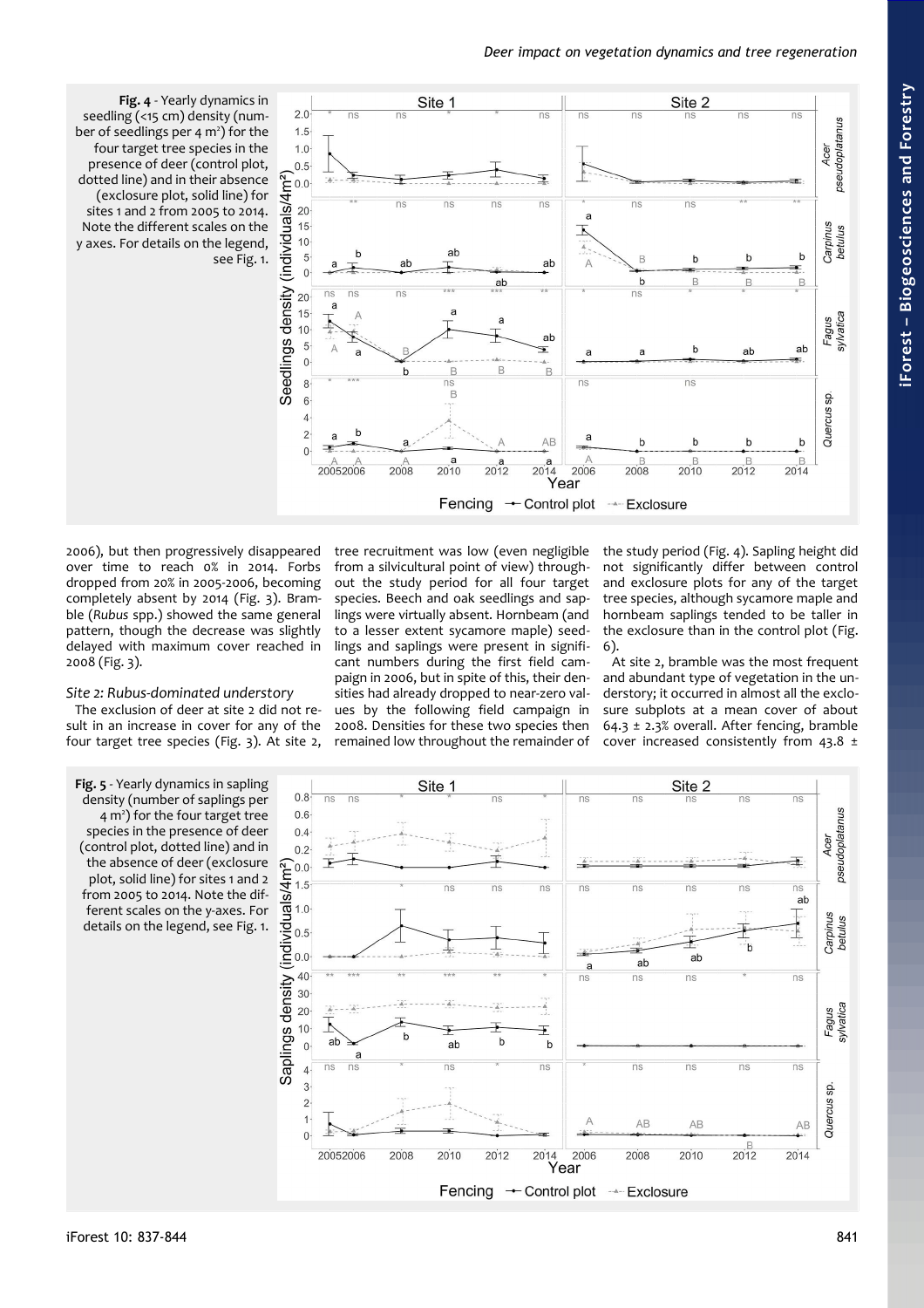

4.7 % in 2005 to 65.8 ± 5.1% in 2014 in the exclosure plot [\(Fig. 3\)](#page-3-0), while bramble cover remained stable (at about 18 %) throughout the study period in the control plot. Two plant species disappeared in the exclosure plot over time: raspberry decreased from about 18.3  $\pm$  3.9 % cover in 2006 to 0.1  $\pm$ 0.1% in 2014; and *Carex remota* from about 17.4 ± 3.0 % in 2006 to 0.2 ± 0.1 % in 2014. Forb cover was consistently low in the exclosure and in the control plot [\(Fig. 3\)](#page-3-0), while the abundant cover of graminoids and ferns dropped dramatically during the first two to six years, and switched from being more abundant to less abundant in the exclosure plot compared to the control plot.

## **Discussion**

We observed that fencing consistently favored beech at site 1. These results are consistent with other studies on the effect of protection from browsing on tree recruitment: browsing reduced the sapling height of beech (Olesen & Madsen 2008) and other species both under a mature canopy (Stroh et al. 2008) and in clearcuts (Bergquist et al. 2009). Leonardsson et al. (2015) showed that, after ten growing seasons, exclosures favored oak regeneration by reducing ungulate browsing: some oak saplings reached a height of more than 130 cm in exclosures, but never in the presence of deer. However, in our case, fencing was not sufficient to assure the regeneration of tree species other than beech. It is therefore likely that excluding deer in our study favored the pre-existing beech seedlings (advanced regeneration).

We observed that fencing favored the rapid regrowth of bramble at site 2, where it became hyper-dominant in the exclosure plot within two years of fencing. The role of deer in controlling bramble and ground cover growth is consistent with the results by Kirby (2001); excluding deer can bring about explosive growth in bramble thickets (Kuiters & Slim 2002). Balandier and colleagues (2013) have shown that bramble is more adapted to shady environments and to disturbance (tolerant/resistant to browsing) than was first thought.

Concomitantly with the increase in beech and bramble cover, many herbaceous species disappeared and the cover of forbs, graminoids and ferns declined at both sites. Graminoids and ferns, therefore, benefitted from browsing pressure, a result which has also been found in other studies (Rooney 2001, Hegland et al. 2013). Likewise, the competitive ability of beech saplings was detrimental to plant community richness and diversity at site 1 in agreement with the results of other studies (Boulanger 2010).

Moreover, bramble is known to be a strong competitor for resource acquisition (Fotelli et al. 2001, Balandier et al. 2006, 2013). In agreement with Fotelli et al. (2002), Dodet et al. (2011) and Wasem & Häne (2008), we showed that under high bramble cover, the establishment, growth and survival of tree seedlings and saplings were weak. This is also consistent with a study performed by Harmer & Morgan (2007) on advanced oak. However, this contradicts the findings reported by Marquis (1981), who underlined that species like bramble, which reduce strongly competitive species like graminoids, ferns and forbs, can indirectly improve tree regeneration by reducing competition for resources. However, as shown by Bellingham et al. (2016), at lower deer densities, results

<span id="page-5-0"></span>should be more contrasted. Maintaining deer populations at relatively low levels should favor both community diversity and sapling growth.

Although diversity indices were calculated at the alpha-level and not at the gamma-level, we remain cautious about our results as they were possibly influenced by the differing number of subplots. Indeed, at site 1 the number of subplots was similar between the control and exclosure plots (n=21), but differed at site 2 (n=60 and 30 for the control and exclosure plot, respectively). Moreover, the number of subplots varied over time. This could account for some of the observed changes given that we did not account for this bias in the analyses other than by using a fixed subplot size and calculating the indices at the subplot level (alpha). Despite these caveats, our results are likely to be relatively robust since no clear spatial pattern was found using semi-variograms. We should also bear in mind that exclosure experiments inform about the recovery of a plant community after release from browsing and do not provide information about the community that would have occurred without the presence of deer (Mårell et al. 2012). Moreover, even though eight years may be considered rather short for a forest study, this time span should be long enough to observe the first responses of the forest understory to deer browsing pressure and is similar to time spans in other exclosure studies on oak (Leonardsson et al. 2015).

Furthermore, caution should be taken when interpreting our results as differences in stand and site characteristics were considerable. The lower basal area at the beginning of our experiment in the exclo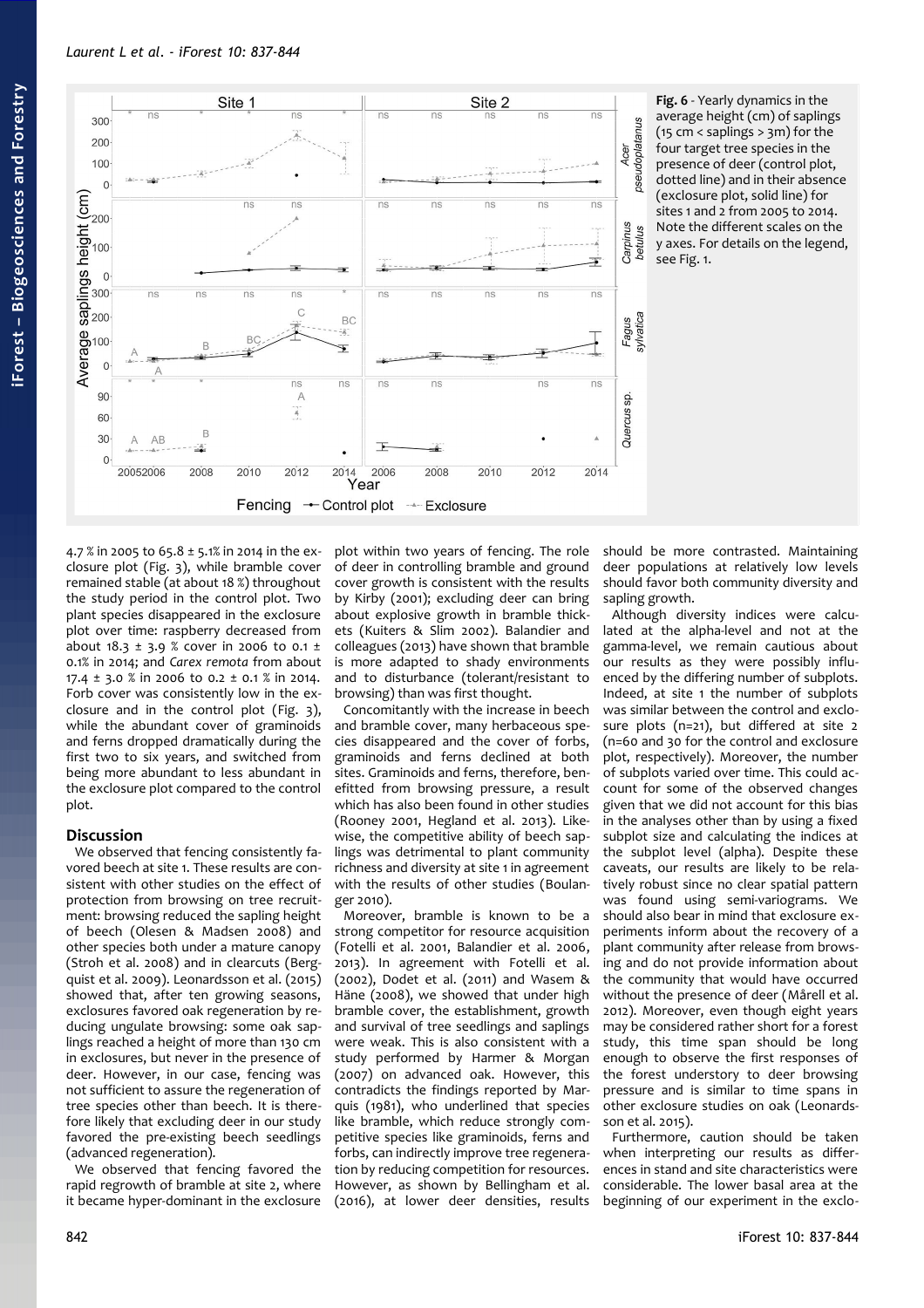sure plot for site  $2 (p < 0.05)$  could lead to a misinterpretation of our results. The higher shrub and herbaceous plant cover in the exclosure compared to the control could have been due to differences in light availability. However, we assumed that light availability at ground level was similar in the control and exclosure plots as Ellenberg's ecological indicator values (weighted by the relative cover) for light (modified by Julve 1998) showed no differences at the beginning of the experiment (see Fig. S2 in Supplementary material). Furthermore, differences were observed between control and exclosure plots after the first year of the experiment (cover percentage, number of saplings, etc.). This could have resulted from unobserved differences in the plots at the set-up of the experiment or from a rapid response of very dynamic species such as bramble to thinning events before our first measurements.

Thanks to these two concomitant eightyear experiments, we showed that fencing could be a useful tool to improve beech regeneration and growth. However, in our case, fencing combined with initial thinning was not sufficient to assure the regeneration of the other target tree species after eight years of deer exclusion; hence we are not able to offer guidelines to the forest manager who wishes to direct wood production towards tree species other than beech (in particular oak). Furthermore, removing deer browsing by fencing was not enough to favor tree recruitment at site 2, where bramble was widely present before the exclosure, and whose subsequent explosion suppressed other herbaceous understory species. However, a pattern does seem to emerge from these two case studies: shade-tolerant, browsing-tolerant, opportunistic species with a "sit and wait" strategy appear to dominate the community in the exclosure (beech in site 1 and bramble in site 2). Future management practices should no longer consider understory competition and deer browsing as two independent problems, nor should fencing be seen as a universal tool to mitigate deer impact on tree recruitment. Forest managers should pay particular attention to the presence of strong plant competitors and adapt their management accordingly.

## **Acknowledgements**

We especially thank Philippe Hum (ONF), Jean-Luc Hamann (ONCFS) and their students for field work. We thank François Klein (ONCFS) and Jean-Pierre Tremblay for their advice. We also thank Y. Dumas (Irstea) for his helpful assistance in 2016 data collection (soil). We thank Yoan Paillet for re-reading. L. Laurent was funded by a PhD grant from Irstea and the *Conseil Régional de Centre-Val de Loire* (grant number 00087494) and through funds provided by the ONCFS (grant number 2013 /16 / 6171).

Apollonio M, Andersen R, Putman R (2010). European ungulates and their management in the 21st century. Cambridge University Press, New York, USA, pp. 604. [online] URL: [http://](http://books.google.com/books?id=-ycg5PtQPugC) [books.google.com/books?id=-ycg5PtQPugC](http://books.google.com/books?id=-ycg5PtQPugC)

Balandier P, Collet C, Miller JH, Reynolds E, Zedaker SM (2006). Designing forest vegetation management strategies based on the mechanisms and dynamics of crop tree competition by neighbouring vegetation. Forestry 79: 3-27. doi: [10.1093/forestry/cpi056](http://dx.doi.org/10.1093/forestry/cpi056)

- Balandier P, Marquier A, Casella E, Kiewitt A, Coll L, Wehrlen L, Harmer R (2013). Architecture, cover and light interception by bramble (*Rubus fruticosus*): a common understorey weed in temperate forests. Forestry 86: 39-46. - doi: [10.1093/forestry/cps066](http://dx.doi.org/10.1093/forestry/cps066)
- Bellingham PJ, Richardson SJ, Mason NWH, Veltman CJ, Allen RB, Allen WJ, Barker RJ, Forsyth DM, Nicol SJ, Ramsey DSL (2016). Introduced deer at low densities do not inhibit the regeneration of a dominant tree. Forest Ecology and Management 364: 70-76. - doi: [10.1016/j.foreco.](http://dx.doi.org/10.1016/j.foreco.2015.12.013) [2015.12.013](http://dx.doi.org/10.1016/j.foreco.2015.12.013)
- Bergquist J, Löf M, Orlander G (2009). Effects of roe deer browsing and site preparation on performance of planted broadleaved and conifer seedlings when using temporary fences. Scandinavian Journal of Forest Research 24: 308- 317. - doi: [10.1080/02827580903117420](http://dx.doi.org/10.1080/02827580903117420)
- Bertin S, Palmroth S, Kim HS, Perks MP, Mencuccini M, Oren R (2011). Modelling understorey light for seedling regeneration in continuous cover forestry canopies. Forestry 84: 397-409. doi: [10.1093/forestry/cpr026](http://dx.doi.org/10.1093/forestry/cpr026)
- Boulanger V (2010). Pression d'herbivorie et dynamique des communautés végétales: influence à court et moyen termes des populations de cervidés sur la diversité des communautés végétales en forêt [Herbivory pressure and dynamics of plant communities: short- and medium-term influence of cervid populations on the diversity of plant communities in forests]. PhD thesis, Nancy - Henri Poincaré, France, pp. 289. [in French]
- Braun-Blanquet J (1932). Plant sociology. The study of plant communities. McGraw-Hill Book Co. Inc., New York and London, pp. 476.
- Davis MA, Wrage KJ, Reich PB, Tioelker MG, Schaeffer T, Muermann C (1999). Survival, growth, and photosynthesis of tree seedlings competing with herbaceous vegetation along a water-light-nitrogen gradient. Plant Ecology 145: 341-350. - doi: [10.1023/A:1009802211896](http://dx.doi.org/10.1023/A:1009802211896)
- Dodet M, Collet C, Frochot H, Wehrlen L (2011). Tree regeneration and plant species diversity responses to vegetation control following a major windthrow in mixed broadleaved stands. European Journal of Forest Research 130 (1): 41-53. - doi: [10.1007/s10342-010-0406-z](http://dx.doi.org/10.1007/s10342-010-0406-z)
- Dumont B, Renaud PC, Morellet N, Mallet C, Anglard F, Verheyden-Tixier H (2005). Seasonal variations of red deer selectivity on a mixed forest edge. Animal Research 54: 369-381. - doi: [10.1051/animres:2005030](http://dx.doi.org/10.1051/animres:2005030)
- Dunn OJ (1964). Multiple comparisons using rank sums. Technometrics 6: 241-252. - doi: [10.1080/00401706.1964.10490181](http://dx.doi.org/10.1080/00401706.1964.10490181)

Fischer HS (2015). On the combination of species cover values from different vegetation layers. Applied Vegetation Science 18: 169-170. - doi: [10.1111/avsc.12130](http://dx.doi.org/10.1111/avsc.12130)

- Fotelli MN, Geler A, Peuke AD, Rennenberg H (2001). Drought affects the competitive interactions between *Fagus sylvatica* seedlings and an early successional species, *Rubus fruticosus*: responses of growth, water status and  $\delta^{13}C$ composition. New Phytologist 151: 427-435. doi: [10.1046/j.1469-8137.2001.00186.x](http://dx.doi.org/10.1046/j.1469-8137.2001.00186.x)
- Fotelli MN, Rennenberg H, Geler A (2002). Effects of drought on the competitive interference of an early successional species (*Rubus fruticosus*) on *Fagus sylvatica* L. seedlings: <sup>15</sup>N uptake and partitioning, responses of amino acids and other N compounds. Plant Biology 4: 311-320. - doi: [10.1055/s-2002-32334](http://dx.doi.org/10.1055/s-2002-32334)
- Garel M, Bonenfant C, Hamann J-L, Klein F, Gaillard JM (2010). Are abundance indices derived from spotlight counts reliable to monitor red deer *Cervus elaphus* populations? Wildlife Biology 16: 77-84. - doi: [10.2981/09-022](http://dx.doi.org/10.2981/09-022)
- Gill RMA, Beardall V (2001). The impact of deer on woodlands: the effects of browsing and seed dispersal on vegetation structure and composition. Forestry 74: 209-218. - doi: [10.1093](http://dx.doi.org/10.1093/forestry/74.3.209) [/forestry/74.3.209](http://dx.doi.org/10.1093/forestry/74.3.209)
- Greenberg CH, Smith LM, Levey DJ (2001). Fruit fate, seed germination and growth of an invasive vine-an experimental test of "sit and wait" strategy. Biological Invasions 3: 363-372. - doi: [10.1023/A:1015857721486](http://dx.doi.org/10.1023/A:1015857721486)
- Harmer R, Morgan G (2007). Development of *Quercus robur* advance regeneration following canopy reduction in an oak woodland. Forestry 80: 137-149. - doi: [10.1093/forestry/cpm006](http://dx.doi.org/10.1093/forestry/cpm006)
- Hegland SJ, Lilleeng MS, Moe SR (2013). Oldgrowth forest floor richness increases with red deer herbivory intensity. Forest Ecology and Management 310: 267-274. - doi: [10.1016/j.for](http://dx.doi.org/10.1016/j.foreco.2013.08.031) [eco.2013.08.031](http://dx.doi.org/10.1016/j.foreco.2013.08.031)
- Hurlbert SH (1984). Pseudoreplication and the design of ecological field experiments. Ecological Monographs 54: 187-211. - doi: [10.2307/194](http://dx.doi.org/10.2307/1942661) [2661](http://dx.doi.org/10.2307/1942661)
- Julve P (1998). Baseflor. Index botanique, écologique et chorologique de la flore de France [Baseflor. Botanical, ecological and chorological index of the flora of France]. Web site. [in French] [online] URL: [http://perso.wanadoo.](http://perso.wanadoo.fr/philippe.julve/catminat.htm) [fr/philippe.julve/catminat.htm](http://perso.wanadoo.fr/philippe.julve/catminat.htm)
- Kirby KJ (2001). The impact of deer on the ground flora of British broadleaved woodland. Forestry 74: 219-229. - doi: [10.1093/forestry/74.](http://dx.doi.org/10.1093/forestry/74.3.219) [3.219](http://dx.doi.org/10.1093/forestry/74.3.219)
- Kuiters AT, Slim PA (2002). Regeneration of mixed deciduous forest in a Dutch forestheathland, following a reduction of ungulate densities. Biological Conservation 105: 65-74. doi: [10.1016/S0006-3207\(01\)00204-X](http://dx.doi.org/10.1016/S0006-3207(01)00204-X)
- Leonardsson J, Lof M, Gotmark F (2015). Exclosures can favour natural regeneration of oak after conservation-oriented thinning in mixed forests in Sweden: a 10-year study. Forest Ecology and Management 354: 1-9. - doi: [10.1016/j.](http://dx.doi.org/10.1016/j.foreco.2015.07.004) [foreco.2015.07.004](http://dx.doi.org/10.1016/j.foreco.2015.07.004)
- Mårell A, Ballon P, Hamard JP, Boulanger V (2012). Les dispositifs de type enclos-exclos: des outils au service de la gestion et de la recherche [Enclosure-exclosure: tools for management and research]. Revue Forestière Française 64: 139-150. [in French] [online] URL: